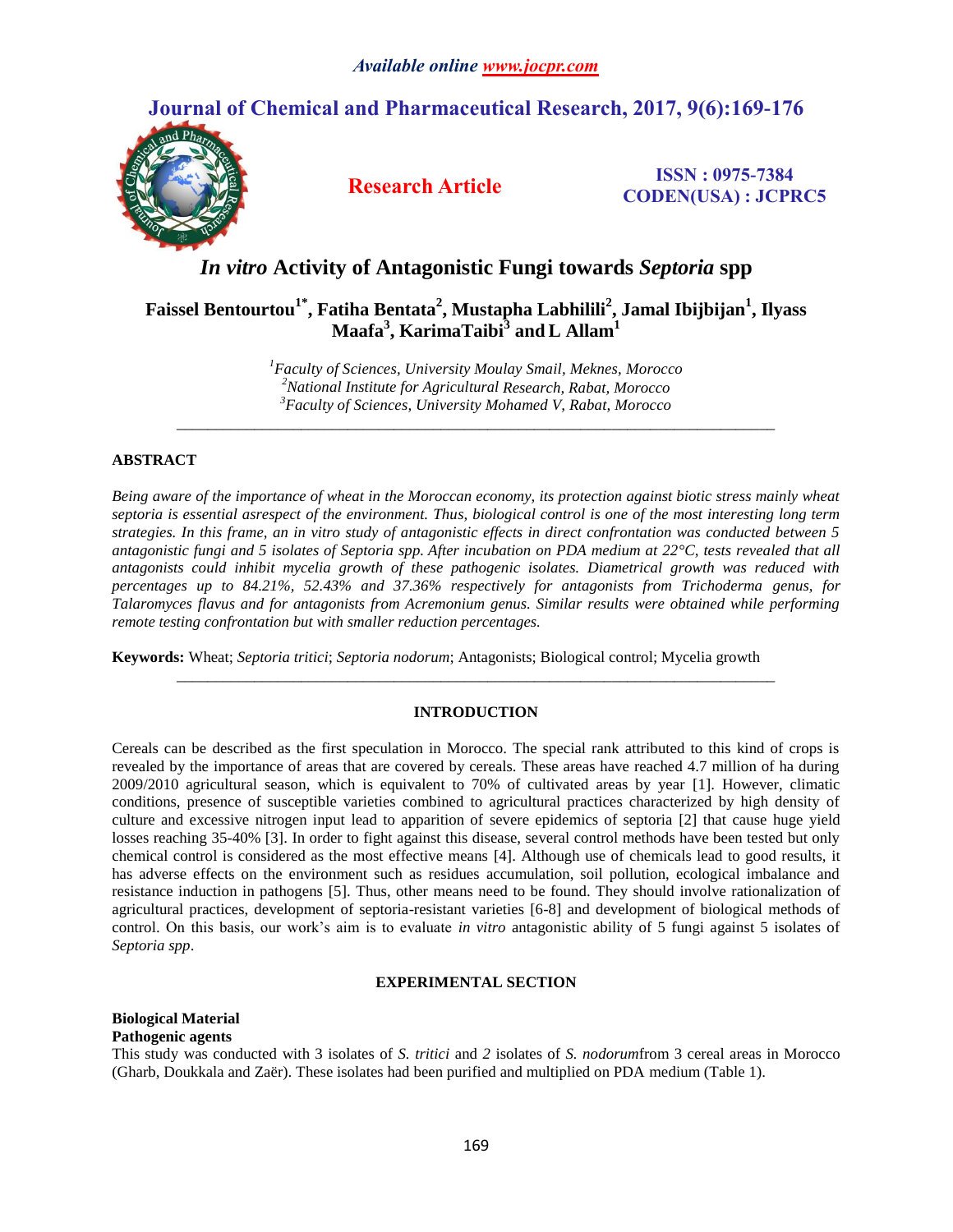| <b>Isolates</b> (designations) | <b>Origins</b> | <b>Crops</b> | <b>Species</b>   |
|--------------------------------|----------------|--------------|------------------|
| E1                             | Gharb          | Soft wheat   | Septoria tritici |
| 129                            | Zaër           | Soft wheat   | Septoria tritici |
| D1                             | Doukkala       | Soft wheat   | Septoria tritici |
| A8                             | Gharb          | Durumwheat   | Septoria nodorm  |
| A25                            | Zaër           | Durum wheat  | Septoria nodorum |

**Table 1: Origins and characteristics of isolates**

#### **Antagonistic agents**

Five antagonistic fungi from the collection of the laboratory of phytopathology at the National Institute of Agronomic Research (INRA) Rabat had been used. They are:

*Trichoderma viride (TV), Trichoderma harzianum (TH), Acremonium roseum (AR), Acremonium terricola (AT) and Talaromyces flavus (TF).*

## **Methodology of Work**

## **Assessment of antagonistic phenomena**

*In vitro* antagonistic activity of the 5 antagonistic fungi towards *S. tritici and S. nodorum* had been studied according to 2 methods:

**Direct confrontation:** *In vitro* confrontations were performed according to Patel and Brown's method [9]. This method is also called << opposite growings technique >>. It consists in putting in 90 mm diameter Petri dishes that contain 15 ml of PDA, two 6 mm diameter explants, one carrying the antagonistic fungus to test and the another one carrying the pathogenic strain. They are placed along a diametrical axis, with 4 cm between them and equidistant from the center of the box. Controls containing only pathogenic fungi are included

**Remote confrontation:** Our protocol is based on the technique used by [10] with slight modifications. It consists in transplanting antagonistic and pathogenic strains in two separate dishes.

Control is formed by superposition of two boxes; the top one contains an explant of the pathogenic agent, while the lower contains only PDA medium.

#### **Evaluation of the antagonistic effect**

To assess the antagonistic effect, we used the technique indicated by [11]. It consists in measuring diametric growth according to 2 perpendicular axes: intersection point of these axes is the center of the explant which had been deposited on the Petri dish. Measures of mycelia growth are daily reported and the test ends when one of the strains covers the entire box.

#### **Results Expression**

Results are assessed by the reduction percentage of Septoria spp diametric growth. This percentage is calculated with the following formula:

$$
\text{RPDG} = \left(\frac{\phi T - \phi E}{\phi T}\right) \times 100
$$

With:

**RPDG:** Reduction Percentage of Diametric Growth

 $\varphi T$ : Average diameter of the control in mm.

 $\emptyset$ E : Average diameter of pathogenic strain facing the antagonistic strain in mm.

#### **Statistical Analysis**

Analysis of variance with three factors was performed (ANOVA3/factors: antagonist, isolate and confrontation) as well as multiple means comparison tests of SNK, Scheffe and Dunnett. These analyses were performed using statistical software packages SPSS 20 and SAS.

#### **RESULTS AND DISCUSSION**

- 1. *In vitro* antagonistic activity
- 2. Descriptive analysis
- 3. Direct confrontation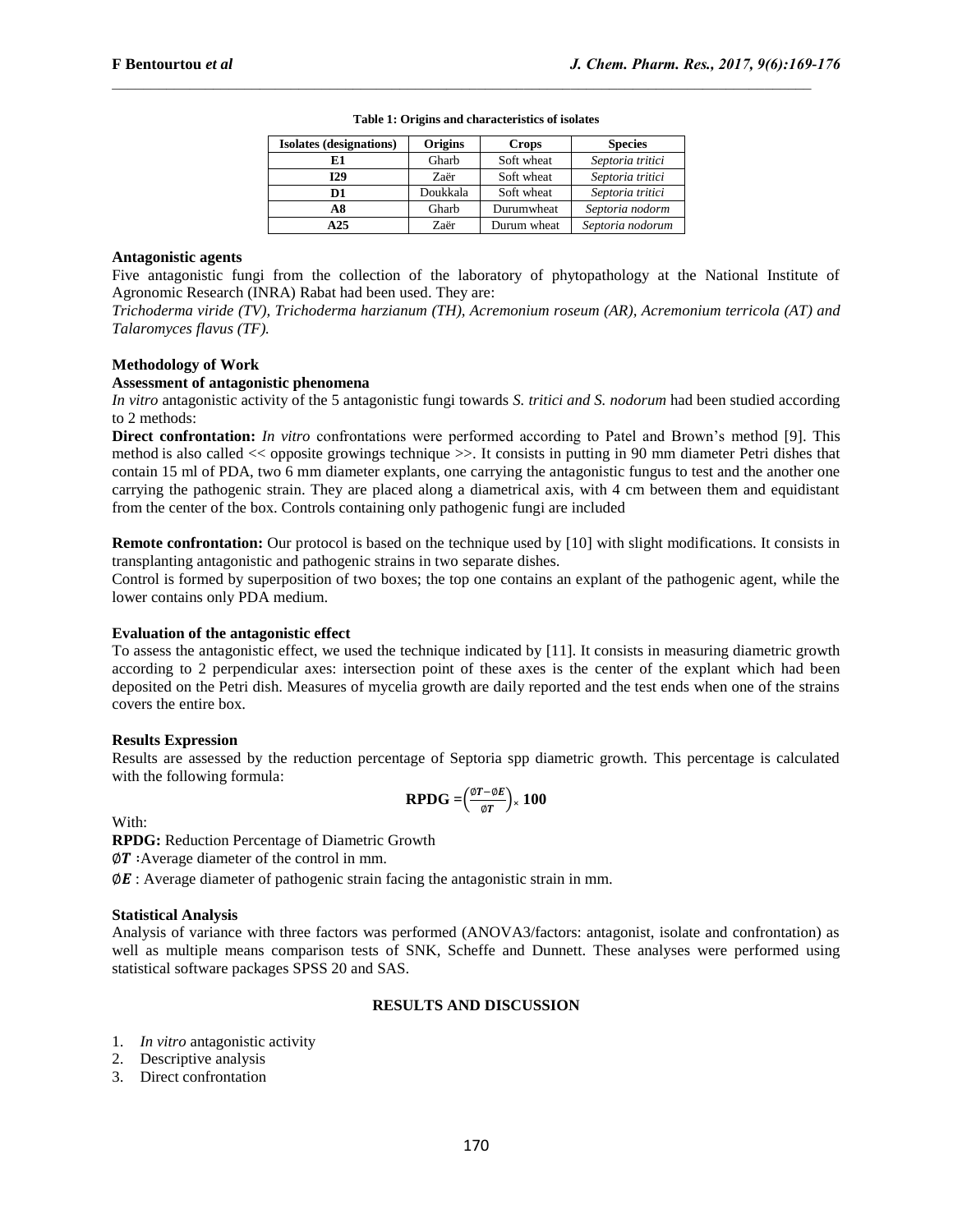Figure 1 shows responses of *Septoria tritici* isolate (E1) against several antagonistic strains in direct confrontation after one week of incubation.



**Figure 1: Direct confrontation test between E1 (***Septoria tritici***) and antagonists on PDA after 7 days of incubation. A: E1 alone (Control); B: E1 confronted with***T. harzianum***; C: E1 confronted with***A.roseum***; D: E1 confronted with** *T.flavus*

Within 4 days of incubation, antagonistic strains from *Trichodermas* genus have a faster growth compared to *Septoria* isolates. After 96 hours of incubation, *Trichoderma harzianum* comes into direct contact with pathogenic colonies causing therefore growth arrest for all isolates tested. For *Trichoderma viride,* direct confrontation tests against *Septoria* isolates led to the appearance of an inhibition zone followed by growth inhibition.



**Figure 2: Direct confrontation between A8 isolate (***Septoria nodorum***) and** *Trichoderma***. A:** *Trichoderma harzianum* **mycelium covering A8 isolate; B: Appearance of a zone of inhibition resulting from direct confrontation between** *Trichoderma viride* **and A8 isolate**

After 7 days of incubation, colonies of *T. harzianum* and *T. viride* cover pathogenic colonies on which they sporulate revealing their mycoparasiticpower (Figure 2). *Talaromyces flavus* and isolates of *Septoria* spp. grow at the same rhythm. Both antagonistic and pathogenic strains stopped their mycelia growth without any contact leading to the appearance of an inhibition zone without overlapping or sporulation on pathogenic colonies after 7 days of incubation*.* Antagonists from *Acremonium* genus grow slowly compared to the other antagonists and *Septoria*  isolates.



**Figure 3: Effect of antagonists on mycelia growth of 5 septoria isolates in direct confrontation**

Figure 3 shows that *Trichoderma harzianum and Trichoderma viridehave* a strong inhibitory activity with a RPDG greater than 50% whatever the pathogenic isolate is Strain A25 is the most sensitive with reduction percentages of mycelia growth equal to 84.21% and 70.87% when confronted with *Trichoderma harzianum* and *Trichoderma viride* respectively. Antagonists from Acremonium genus have led to less inhibitory activity with a RPDG varying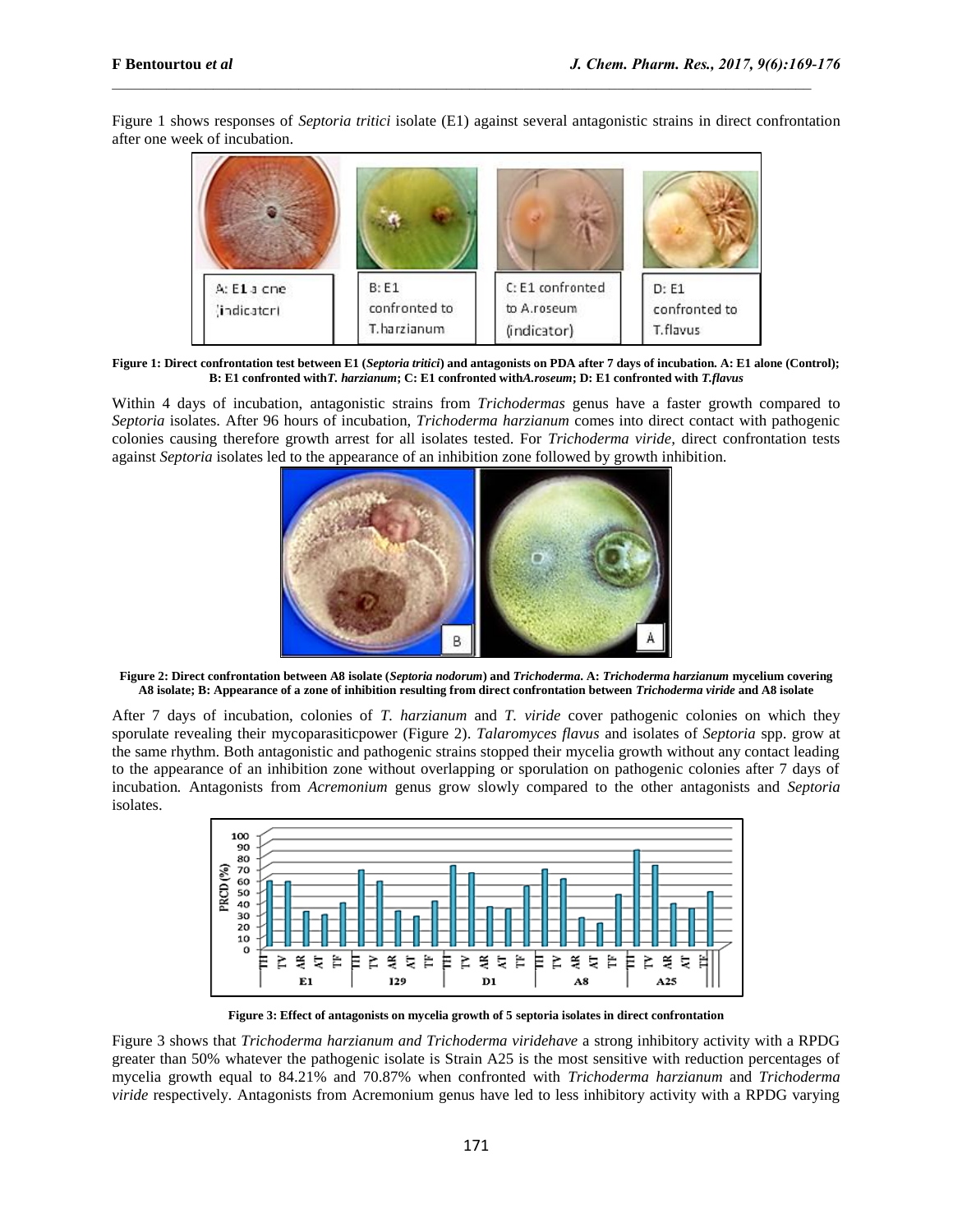from 20.21 to 37.35% forisolates A8 and A25. RPDG are slightly more important for Acremonium roseum compared to *Acremonium terricola.* While for *Talaromyces flavus,* reduction percentage of mycelia growth doesn't exceed 50% just for isolate D1.

## **Remote Confrontation**

Conversely to direct confrontation tests, results of remote confrontations don't show an inhibition of mycelia growth but this test led to a growth in a slow motion comparatively to the control. This effect was exerted by antagonists towards pathogenic strains. Figure 4 shows that antagonist's fromTrichoderma genius causes a reduction percentage of mycelia growth varying from 30.33 to 44.33% towards all septoria isolates. In contrast, Acremonium antagonists showed the lowest percentages of reduction in mycelia growth compared to the 3 other antagonists*.*



**Figure 4: Effect of antagonists on mycelia growth of septoria's isolates in indirect confrontation test**

In general, effect of volatile substances emitted by antagonists is relatively low. However, Trichoderma viride, shows more effectiveness with highest RPDG no matter the pathogenic isolate.

## **Statistical Tests**

Variance analysis showed that factors: antagonists, confrontation and isolate have a significant effect at 5% (sig <0.05) on Septoria spp mycelia growth (Table 2).

## **Direct Confrontation**

Dunett's test (Table 3) reveals that mycelia growths for the 5 isolates confronted with different antagonists are significantly different from controls (significance  $< 0.05$ ).

| <b>Source</b>                     | Sum of type 3 squares III | ddl | <b>Square means</b> | D               | <b>Sig</b> |
|-----------------------------------|---------------------------|-----|---------------------|-----------------|------------|
| Adjusted model                    | $9,632^{\rm a}$           | 59  | 0.163               | 6,31,92,418     | 0          |
| Ordinate at origin                | 36,263                    |     | 36,263              | 14,03,73,05,944 | $\Omega$   |
| Confrontation                     | 0.133                     |     | 0.133               | 5,12,97,755     | $\Omega$   |
| Isolate                           | 0.036                     | 4   | 0.009               | 34,91,853       | $\Omega$   |
| Antagonist                        | 7,342                     | 5   | 1,468               | 56, 84, 27, 281 | 0          |
| Confrontation * Isolate           | 0.111                     | 4   | 0.028               | 1,07,27,620     | 0          |
| Isolate * Antagonist              | 0.075                     | 20  | 0.004               | 14,56,338       | 0          |
| Confrontation *Antagonist         | 1,850                     | 5   | 0.37                | 14,32,28,434    | 0          |
| Confrontation *Isolat *Antagonist | 0.085                     | 20  | 0.004               | 16,38,583       | 0          |
| Error                             | $\Omega$                  | 120 | 2.58E-03            |                 |            |
| Total                             | 45,895                    | 180 |                     |                 |            |
| Corrected total                   | 9.632                     | 179 |                     |                 |            |

**Table 2: Results of ANOVA 3 concerning effect of antagonists, isolate and confrontation on Septoria spp mycelia growth**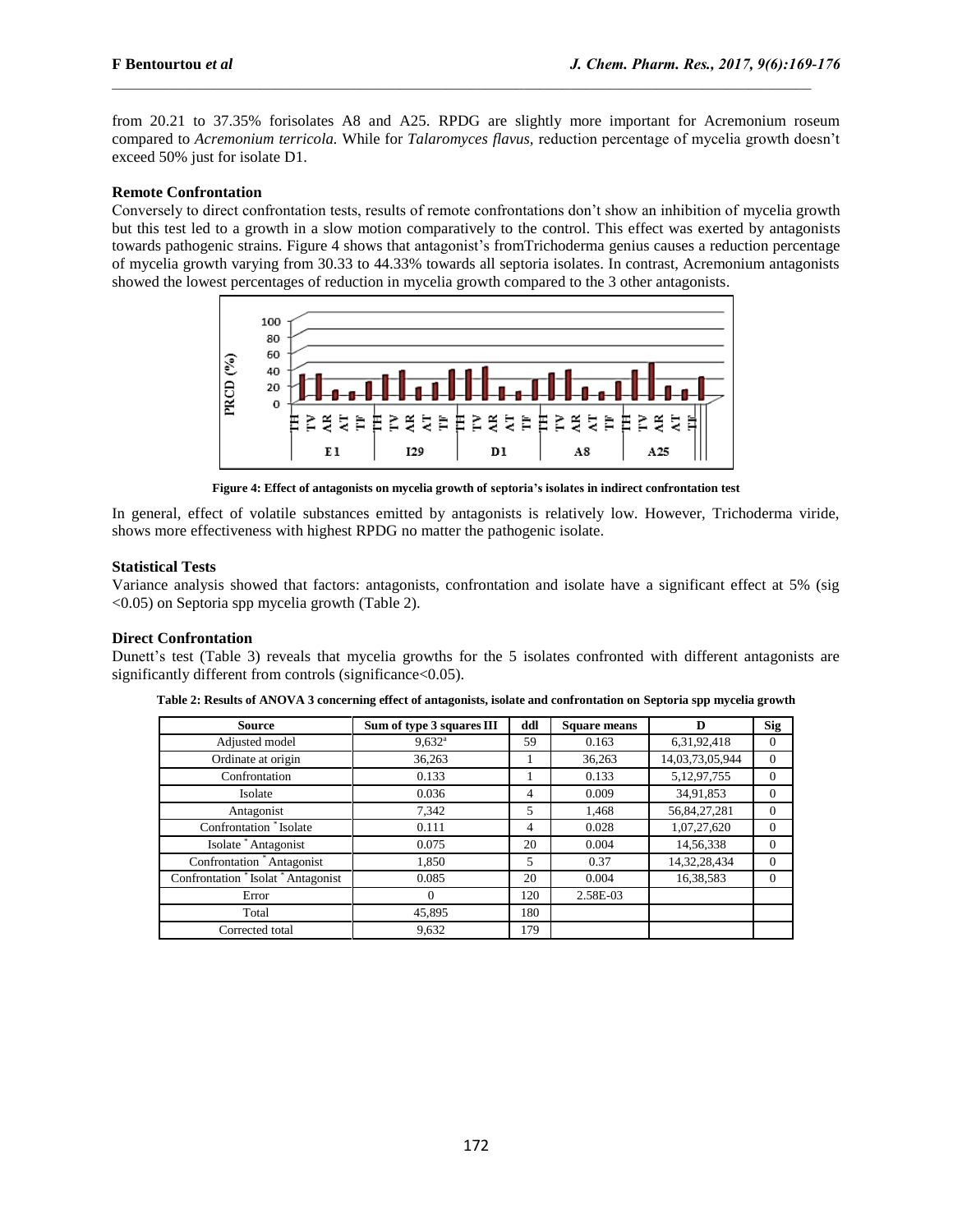| <b>Tested isolates</b> | (I) Treatment |               | Mean differences (I-J) | <b>Standard error</b> | <b>Signification</b> | Confidence interval at 95% |                    |  |
|------------------------|---------------|---------------|------------------------|-----------------------|----------------------|----------------------------|--------------------|--|
|                        |               |               |                        |                       |                      | <b>Lower limit</b>         | <b>Upper limit</b> |  |
|                        | <b>TH</b>     | Control (E1)  | 0.8573128              | 0.0018021             | $\Omega$             | 0.852085                   | 0.86254            |  |
|                        | <b>TV</b>     | Control (E1)  | 0.8528359*             | 0.0018021             | $\Omega$             | 0.847608                   | 0.85806            |  |
| E1                     | <b>AR</b>     | Control (E1)  | 0.5850824              | 0.0018021             | $\theta$             | 0.579854                   | 0.59031            |  |
|                        | AT            | Control (E1)  | 0.5538754*             | 0.0018021             | $\mathbf{0}$         | 0.548647                   | 0.5591             |  |
|                        | TF            | Control(E1)   | $0.6642133*$           | 0.0018021             | $\Omega$             | 0.658985                   | 0.66944            |  |
|                        | <b>TH</b>     | Control (I29) | 0.956000               | 0.001217              | $\Omega$             | 0.95247                    | 0.95953            |  |
|                        | TV            | Control (I29) | $0.856000^*$           | 0.001217              | $\Omega$             | 0.85247                    | 0.85953            |  |
| I29                    | <b>AR</b>     | Control (I29) | $0.590000^*$           | 0.001217              | $\mathbf{0}$         | 0.58647                    | 0.59353            |  |
|                        | AT            | Control (I29) | $0.538000*$            | 0.001217              | $\Omega$             | 0.53447                    | 0.54153            |  |
|                        | TF            | Control (I29) | $0.679667$ *           | 0.001217              | $\overline{0}$       | 0.67614                    | 0.6832             |  |
|                        | TH            | Control (D1)  | $0.997667$ *           | 0.004023              | $\Omega$             | 0.98599                    | 1.00934            |  |
|                        | TV            | Control (D1)  | $0.929000^*$           | 0.004023              | $\mathbf{0}$         | 0.91733                    | 0.94067            |  |
| $\mathbf{D1}$          | <b>AR</b>     | Control (D1)  | $0.794000^*$           | 0.004023              | $\mathbf{0}$         | 0.78233                    | 0.80567            |  |
|                        | AT            | Control (D1)  | 0.607667               | 0.004023              | $\Omega$             | 0.59599                    | 0.61934            |  |
|                        | TF            | Control (D1)  | 0.810000               | 0.004023              | $\overline{0}$       | 0.79833                    | 0.82167            |  |
|                        | <b>TH</b>     | Control (A8)  | $0.963000^*$           | 0.001599              | $\Omega$             | 0.95836                    | 0.96764            |  |
|                        | TV            | Control (A8)  | 0.875333*              | 0.001599              | $\Omega$             | 0.8707                     | 0.87997            |  |
| A8                     | <b>AR</b>     | Control (A8)  | $0.524333*$            | 0.001599              | $\Omega$             | 0.5197                     | 0.52897            |  |
|                        | AT            | Control(A8)   | $0.466333*$            | 0.001599              | $\theta$             | 0.4617                     | 0.47097            |  |
|                        | TF            | Control (A8)  | 0.738000*              | 0.001599              | $\mathbf{0}$         | 0.73336                    | 0.74264            |  |
|                        | TH            | Control (A25) | 1.162000               | 0.001915              | $\Omega$             | 1.15644                    | 1.16756            |  |
| A25                    | TV            | Control (A25) | 1.001000               | 0.001915              | $\Omega$             | 0.99544                    | 1.00656            |  |
|                        | AR            | Control(A25)  | $0.657667$ *           | 0.001915              | $\Omega$             | 0.65211                    | 0.66322            |  |
|                        | AT            | Control (A25) | $0.611667$ *           | 0.001915              | $\Omega$             | 0.60611                    | 0.61722            |  |
|                        | TF            | Control (A25) | $0.764333*$            | 0.001915              | $\Omega$             | 0.75878                    | 0.76989            |  |

#### **Table 3: Dunett's multiple comparison test for average reduction of Septoria spp mycelia growth caused by the tested antagonists for each pathogenic isolate**

According to SNK's test (Table 4), mycelia growth for the 5 isolates confronted with antagonists form four distinct subgroups:

- Subgroup I: Formed by the control;
- Subgroup II: Formed by antagonistsfrom Acremonium genus (AR and AT), mycelia growth of the isolates was slightly inhibited;
- Subgroup III: Formed by antagonist Talaromyces flavus (TF) and
- Subgroup IV: Formed by antagonists from Trichoderma genus (TH and TV) that induce a very important inhibition of mycelia growth compared to that generated by the other antagonists tested.

This can be explained by genetic diversity and origins of Septoria's isolates; 3 isolates from Septoria tritici and 2 from Septoria nodorum.

#### **Table 4: SNK and Scheffe multiple comparison testsfor averages of Septoria spp mycelia growth reduction caused by the tested antagonists**

|                             |              | N  | Subgroups for alpha=0.05 |        |        |        |  |
|-----------------------------|--------------|----|--------------------------|--------|--------|--------|--|
|                             | Antagonist   |    | 1                        | 2      | 3      | 4      |  |
|                             | Control      | 15 | $\Omega$                 |        |        |        |  |
|                             | AT           | 15 |                          | 0.5555 |        |        |  |
|                             | AR           | 15 |                          | 0.6302 |        |        |  |
| <b>Student-Newman-Keuls</b> | TF           | 15 |                          |        | 0.7313 |        |  |
|                             | TV           | 15 |                          |        |        | 0.9028 |  |
|                             | <b>TH</b>    | 15 |                          |        |        | 0.9872 |  |
|                             | Significance |    |                          | 0.139  | 1      | 0.062  |  |
|                             | Control      | 15 | $\Omega$                 |        |        |        |  |
|                             | AT           | 15 |                          | 0.5555 |        |        |  |
| <b>Scheffe</b>              | AR           | 15 |                          | 0.6302 |        |        |  |
|                             | TF           | 15 |                          |        | 0.7313 |        |  |
|                             | TV           | 15 |                          |        |        | 0.9028 |  |
|                             | <b>TH</b>    | 15 |                          |        |        | 0.9872 |  |
|                             | Significance |    |                          | 0.139  | 1      | 0.062  |  |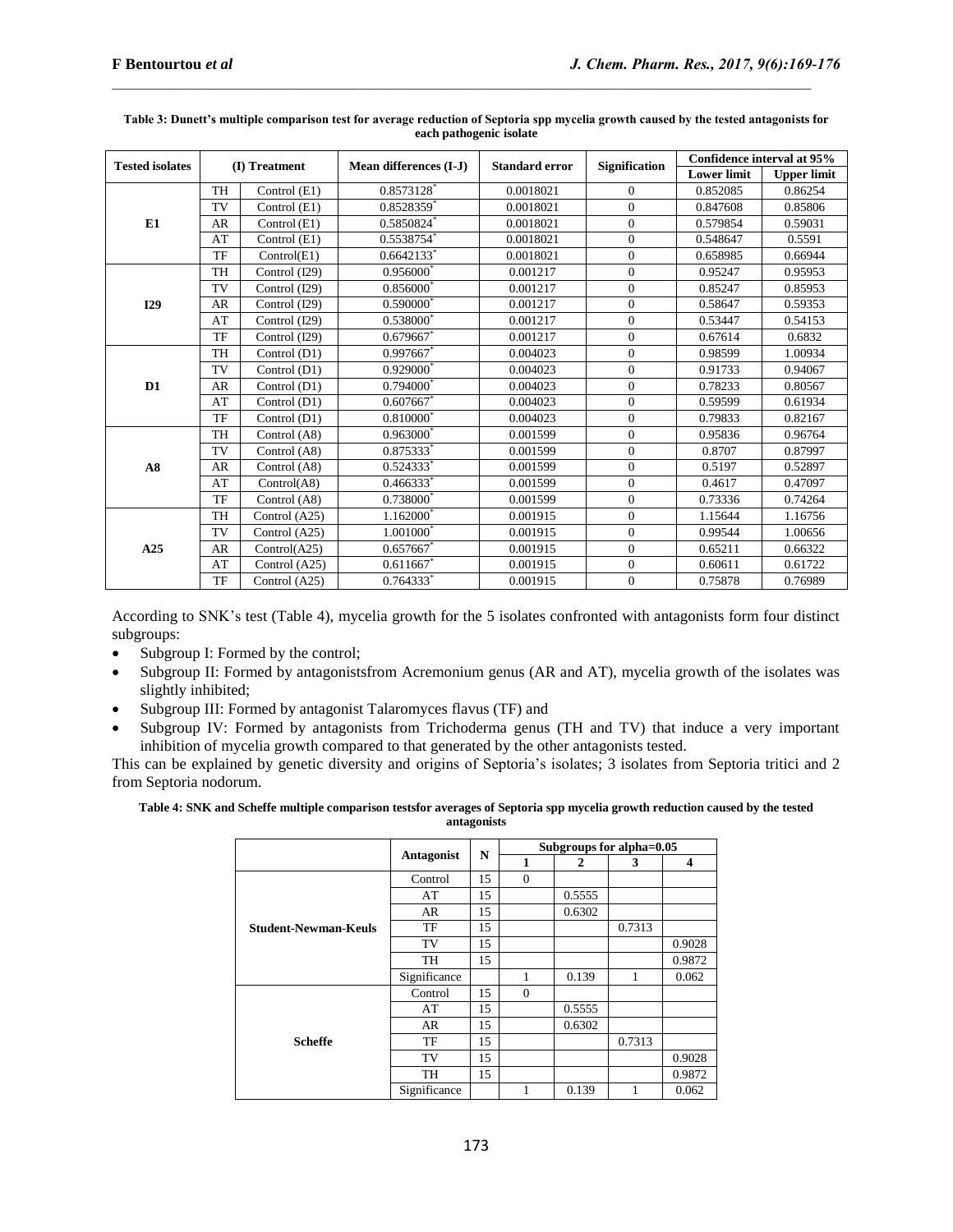## **Remote confrontation**

Dunnett's test (Table 3) reveals that all treatments performed by antagonists on Septoria mycelia growth are significantly (significance < 0.05) different from the control.

According to SNK's test (Tables 4-6) mycelia growths for each isolate facing each antagonist form six distinct homogeneous subgroups.

| Table 5: Dunnett's multiple comparison tests for inhibition averages of Septoria spp mycelia growth caused by antagonists (remote |
|-----------------------------------------------------------------------------------------------------------------------------------|
| confrontation)                                                                                                                    |

| <b>Tested</b>  | (I) antagonist |                | <b>Mean Differences (I-J)</b> | <b>Standard error</b> | <b>Significance</b> | <b>Confidence Interval at 95%</b> |                    |
|----------------|----------------|----------------|-------------------------------|-----------------------|---------------------|-----------------------------------|--------------------|
| isolates       |                |                |                               |                       |                     | <b>Lower limit</b>                | <b>Upper limit</b> |
|                | <b>TH</b>      | Control(E1)    | 0.586667                      | 0.001155              | $\Omega$            | 0.58332                           | 0.59002            |
| E1             | TV             | Control (E1)   | $0.593000^*$                  | 0.001155              | $\overline{0}$      | 0.58965                           | 0.59635            |
|                | AR             | Control (E1)   | $0.350333*$                   | 0.001155              | $\overline{0}$      | 0.34698                           | 0.35368            |
|                | AT             | Control (E1)   | $0.318000^*$                  | 0.001155              | $\overline{0}$      | 0.31465                           | 0.32135            |
|                | TF             | Control (E1)   | $0.636667$ *                  | 0.001155              | $\overline{0}$      | 0.63332                           | 0.64002            |
|                | <b>TH</b>      | Control (I29)  | 0.583000*                     | 0.001036              | $\Omega$            | 0.57999                           | 0.58601            |
|                | TV             | Control (I29)  | $0.637000*$                   | 0.001036              | $\Omega$            | 0.63399                           | 0.64001            |
| <b>I29</b>     | AR             | Control (I29)  | 0.399333*                     | 0.001036              | $\overline{0}$      | 0.39633                           | 0.40234            |
|                | AT             | Control (I29)  | $0.340000$ <sup>*</sup>       | 0.001036              | $\Omega$            | 0.33699                           | 0.34301            |
|                | TF             | Control (I29)  | 0.470667*                     | 0.001036              | $\overline{0}$      | 0.46766                           | 0.47367            |
|                | <b>TH</b>      | Control (D1)   | $0.648000*$                   | 0.001232              | $\theta$            | 0.64442                           | 0.65158            |
|                | TV             | Control (D1)   | $0.682333*$                   | 0.001232              | $\overline{0}$      | 0.67876                           | 0.68591            |
| D <sub>1</sub> | AR             | Control (D1)   | $0.407000*$                   | 0.001232              | $\Omega$            | 0.40342                           | 0.41058            |
|                | AT             | Control (D1)   | $0.325333*$                   | 0.001232              | $\overline{0}$      | 0.32176                           | 0.32891            |
|                | TF             | Control (D1)   | $0.516000*$                   | 0.001232              | $\Omega$            | 0.51242                           | 0.51958            |
|                | <b>TH</b>      | Control (A8)   | $0.605000^*$                  | 0.000962              | $\overline{0}$      | 0.60221                           | 0.60779            |
|                | TV             | Control (A8)   | $0.646000^*$                  | 0.000962              | $\overline{0}$      | 0.64321                           | 0.64879            |
| A8             | AR             | Control $(A8)$ | $0.400667$ *                  | 0.000962              | $\overline{0}$      | 0.39787                           | 0.40346            |
|                | AT             | Control (A8)   | $0.314000^*$                  | 0.000962              | $\overline{0}$      | 0.31121                           | 0.31679            |
|                | TF             | Control (A8)   | $0.491000^*$                  | 0.000962              | $\overline{0}$      | 0.48821                           | 0.49379            |
|                | <b>TH</b>      | Control (A25)  | $0.642333*$                   | 0.000882              | $\overline{0}$      | 0.63977                           | 0.64489            |
|                | TV             | Control (A25)  | 0.728667                      | 0.000882              | $\overline{0}$      | 0.72611                           | 0.73123            |
| A25            | AR             | Control (A25)  | $0.421000^*$                  | 0.000882              | $\Omega$            | 0.41844                           | 0.42356            |
|                | AT             | Control (A25)  | $0.360333$ <sup>*</sup>       | 0.000882              | $\overline{0}$      | 0.35777                           | 0.36289            |
|                | TF             | Control (A25)  | 0.549000                      | 0.000882              | $\overline{0}$      | 0.54644                           | 0.55156            |

**Table 6: SNK's multiple comparisons test for averages inhibition of Septoria spp mycelia growth caused by tested antagonists (remote confrontation)**

|                             | Antagonist    | N  | Subgroups for alpha $= 0.05$ |         |         |         |       |        |
|-----------------------------|---------------|----|------------------------------|---------|---------|---------|-------|--------|
|                             |               |    |                              |         |         |         |       |        |
| <b>Student-Newman-Keuls</b> | Control       | 15 |                              |         |         |         |       |        |
|                             | AT            | 15 |                              | 0.33153 |         |         |       |        |
|                             | AR            | 15 |                              |         | 0.39567 |         |       |        |
|                             | TF            | 15 |                              |         |         | 0.53267 |       |        |
|                             | TH            | 15 |                              |         |         |         | 0.613 |        |
|                             | TV            | 15 |                              |         |         |         |       | 0.6574 |
|                             | Signification |    |                              |         |         |         |       |        |

#### **DISCUSSION**

The use of specific microorganisms that interfere with pathogenic agents is an ecological and nature-respectful approach to overcome problems caused by conventional chemical methods to protect plants. Scientific research has repeatedly shown that various fungal microorganisms can act as natural antagonists of different plants pathogenic agents [12]. In this work, the potential of 5 antagonistic fungi was evaluated *in vitro* against 5 isolates of Septoria spp. Results showed that antagonists Trichoderma grow faster than pathogenic isolates in direct confrontation. An inhibitory effect on mycelia growth over than 50% towards all tested pathogenic isolates was revealed. These results are coherent with several studies that have shown effectiveness of the antagonists *Trichoderma* against many plant mycoses [13-15]. After 96 hours of incubation, a growth arrest for all isolates tested was caused by *Trichoderma harzianum*that come into direct contact with pathogeniccolonies. Then, *Trichoderma harzianum* covers the colonies of pathogens and it sporulates on these colonies. Invasion of pathogen's mycelium by *T. harzianum* was also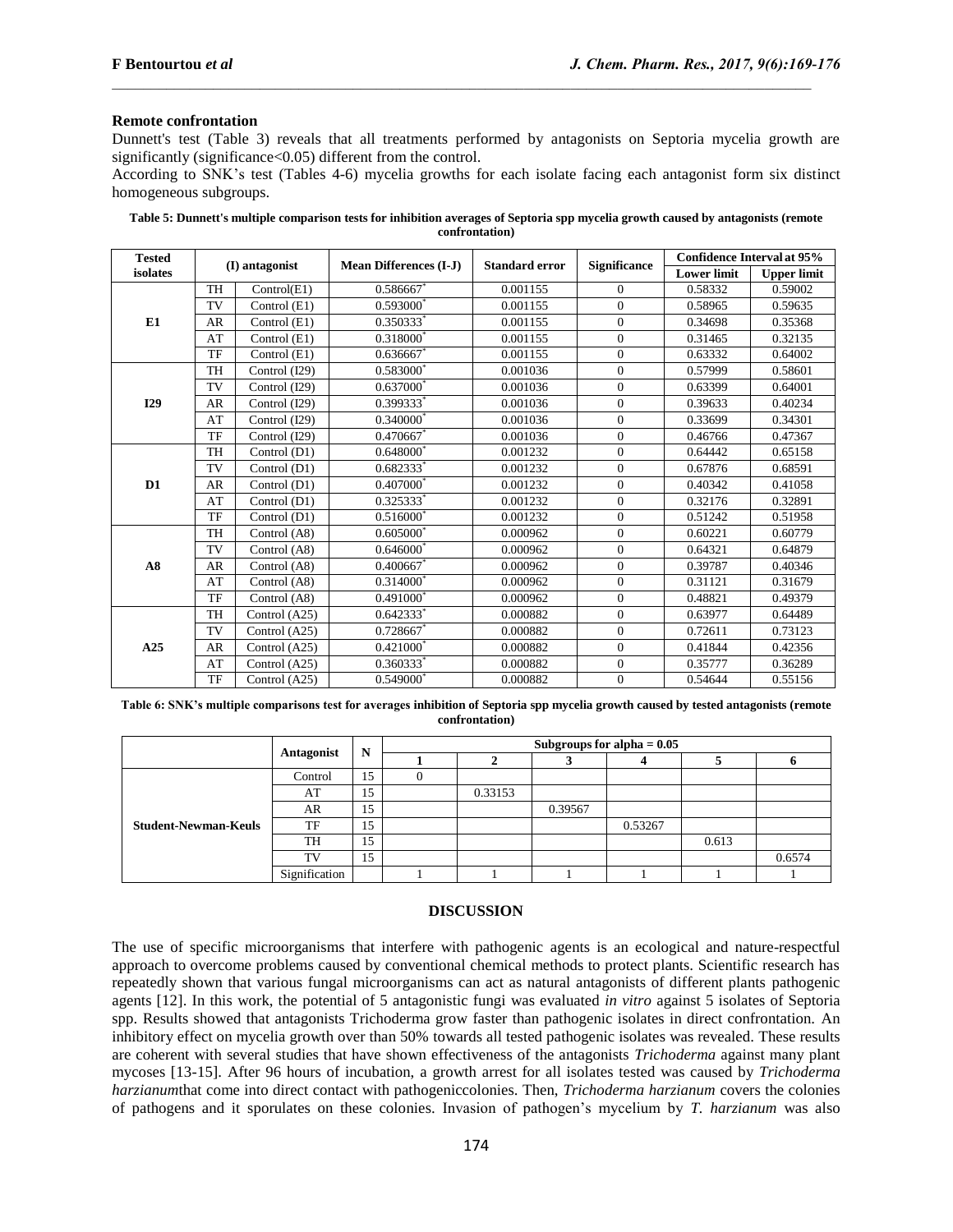observed with [16] by direct confrontation test on culture medium between this antagonist and a soil fungus, *Pythium ultimum* after 4 days of incubation [17] described the parasitic action of *T. harzianum* on *Rhizoctonia solani* and *Sclerotium rolfsii* which attacks its host by wrapping its mycelium around the host's hyphaes. Eventually, the mycoparasite enters host cells and consumes cytoplasm content. According to [18], this interpenetration promotes the action of enzymes such as chitinase ß1-3 glucanase that lead to lysis of parasite's mycelium. Direct confrontation tests between pathogenic isolates and *Trichoderma viride* were characterized by the appearance of an inhibition zone followed by an inhibition of mycelia growth. This can be explained by other studies that have shown that, before interaction between fungi mycelia, *Trichoderma viride* produces small amounts of extracellular exochitinases [19]. The remote inhibitory activity of 5 antagonists towards the five Septoria spp isolates was noted for all antagonists with a decreased diameter of pathogenic colonies. *Trichoderma viride* was the most efficient antagonist followed by *Trichoderma harzianum*, *Talaromyces flavus* and finally *Acremonium* species towards the 5 pathogenic isolates [20] were able to isolate an antibiotic from *T. viride* (Trichodermin), these authors do not exclude the possibility of production in this species, other antibiotics such as the gliotoxin and the viridin discovered previously by other researchers. The results of experiments performed by [21] *in vitro* have shown that *T. flavus* produce hydrogen peroxide and acts by antibiosis to control *Verticillium dahliae*.

#### **CONCLUSION**

Biological fight against wheat's septoria by antagonistic fungi has led to satisfactory results in order to control the disease. The tested antagonistic microorganisms have proved effectiveness *in vitro* and *in vivo.*

*Trichoderma* species were more efficient than *Talaromyces flavus* and *Acremonium* in reducing mycelia growth of pathogenic isolates. This difference in sensitivity of different isolates of *Septoria spp*. towards antagonists suggests the need to look for more efficient antagonists. In the context of a more integrated approach to solve the problem, treatments with *Trichoderma* spores could be a promising way to control the disease in field and to reduce amount of fungicide residues. Finally, from this study, we can deduce that Moroccan species *Trichoderma harzianum* offers a promising material that could probably protect effectively wheat against *Septoria* caused by *Septoroa tritici*.

#### **REFERENCES**

- [1] DPAE. Results of the four major cereals, companion crops 2009-10. Directorate of Programming and Economic Affairs (DPAE), Rabat, **2011**.
- [2] Z Eyal; AL Sharen; JM Prescot; MV Ginkel. The Septoria diseases of wheat, CIMMYT, Mexico, **1987**.
- [3] K Schluter; A Janati. *Phytopath Med*. **1976**, 15, 7-13.
- [4] M Bessa. In the control of foliar cryptogamic diseases of wheat and barley by fungicidal treatments of seeds and full vegetation. PhD Thesis Agronomy, IAV Hassan II, Rabat, **1996**.
- [5] Y Thakore. *Ind Biotechnol*. **2006**, 2(3), 194-208.
- [6] H Mazouz ; M Jlibene. Resistance in wheat to Mycosphaerelle graminicola (Fuckel) Schroeter (Septoria tritici Rob.Ex Desm). In Ezzahiri B, Bouhache M (eds).The Fifth Arab Congress of Plant Protection. Fez, Morocco, **1994,** 36.
- [7] H Mazouz; M Jlibene; EM Saadaoui; F Bouami. Variability of pathogenicity in Mycosphaerella graminicola Fuckel (Schroeter) (Septoria tritici Rob.ex Desm) in Morocco, Al awamia, **1995**, 88, 67-78.
- [8] H Mazouz ; M Jlibene. Resistance to Mycosphaerelle graminicola, Puccinia spp. And Maytiola destructor in soft wheat. In Ezzahiri B, Lyamani A, Farih A, El Yamani M (eds.). Procedals of the Regional Symposium on Cereal and Pulse Diseases, **1996**, 217-220.
- [9] J Patel; ME Brown. *Plant Soil*. **1969**, 31, 273-281.
- [10] P Camporta. *Agronomie*. **1985**, 5(7), 613-620.
- [11] F Rapilly. *Ann Epiphyt*. **1968**, 101.
- [12] RJ Cook. Annu Rev Phytopathol. **2000**, 38, 95-116.
- [13] Y Elad. *Crop Protection*. **2000**, 19, 709-714.
- [14] K Hibar; DM Remadi; K Haifa; EM Mohamed. *Biotiotechnol Agron Soc Environ*. **2005**, 9(3), 163-171.
- [15] F Bentata; M Labhilili; A Merrahi; F Gabon; J Ibijbijen; AEl Issami; S Amiri; M Boulif; M Jliben. Deternation of the genetic diversity of a population of Septoria tritici on bread wheat via cultural and pathogenic characterization. Revue Marocaine de Protection des Plantes, **2011**, 1-10.
- [16] N Benhamou; I Chet. *Appl Environ Microbiol.* **1997**, 63, 2095-2099.
- [17] Y Elad; I Chet; Y Henis. J Microbiol. **1982**, 28, 719-725.
- [18] P Camporta. *Agronomie*. **1985**, 5(7), 613-620.